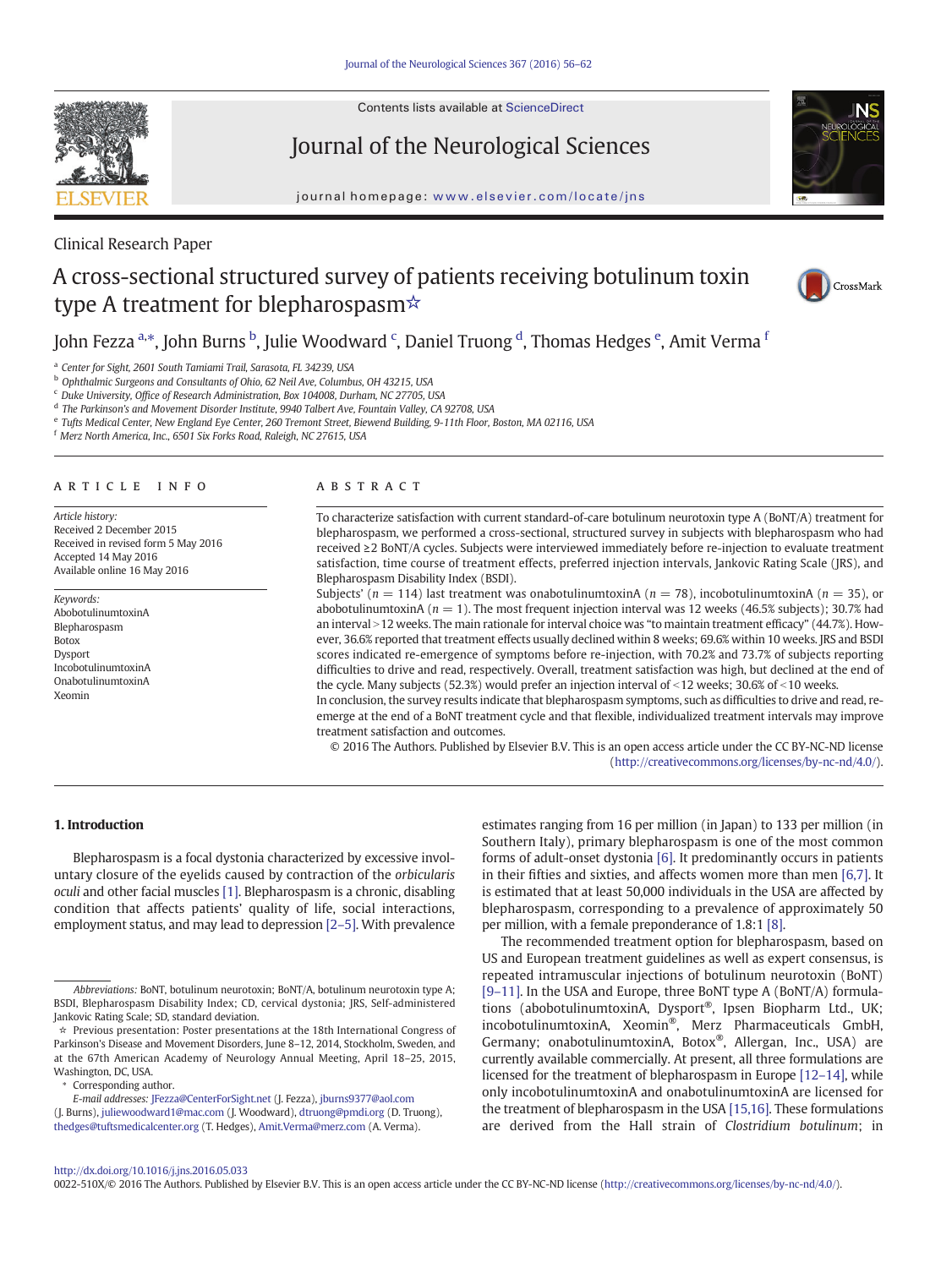incobotulinumtoxinA, the active neurotoxin has been purified from neurotoxin-associated complexing proteins [\[17\].](#page-6-0)

The efficacy and safety of BoNT/A formulations for the treatment of blepharospasm have been demonstrated in a number of controlled clinical trials [18–[24\].](#page-6-0) However, treatment effects are temporary and patients require repeat injections. Current US and European prescribing information for approved BoNT/A formulations recommend minimum injection intervals of 12 weeks for the treatment of blepharospasm, mainly due to concerns that shorter intervals might promote the development of neutralizing antibodies and adverse events, with eyelid ptosis and dry eyes being described as the most common adverse effects of BoNT/A treatment for blepharospasm [13–[16,25\].](#page-6-0) To date, only one prospective clinical trial has been conducted in blepharospasm allowing BoNT treatment intervals shorter than 12 weeks [\[19,26\].](#page-6-0) This study included a randomized, placebo-controlled main period with one incobotulinumtoxinA treatment followed by an open-label extension period with up to five incobotulinumtoxinA treatments at flexible intervals ≥6 weeks, with a total treatment duration of up to 68 weeks. In this study, injection intervals <12 weeks were not associated with a higher incidence of adverse events than intervals ≥12 weeks [\[27\]](#page-6-0) and no patients developed neutralizing antibodies based on the sensitive mouse hemidiaphragm assay [\[26\].](#page-6-0) Importantly, the study also revealed that treatment intervals <12 weeks were clinically indicated in a considerable proportion of patients with blepharospasm, based on the clinical need for re-injection as established by the investigator and confirmed by a Jankovic Rating Scale (JRS) severity subscore ≥2 [\[26\].](#page-6-0) Hence, many patients with blepharospasm experienced recurrence of symptoms before the end of the current standard-of-care 12-week interval, which may reduce quality of life.

We conducted a cross-sectional, structured survey in the USA in subjects who received BoNT/A injections for blepharospasm. We assessed BoNT/A treatment history, treatment intervals, physicians' rationale for intervals, time course of patient-reported therapeutic effects, treatment satisfaction, patient-preferred treatment intervals, Blepharospasm Disability Index (BSDI), and self-administered JRS scores.

#### 2. Material and methods

#### 2.1. Ethics and regulatory requirements

The study protocol, informed consent, and other appropriate studyrelated documents were reviewed and approved by an independent ethics committee/institutional review board. The study was conducted in accordance with the ethical principles that have their origin in the Declaration of Helsinki, and are consistent with the International Conference on Harmonisation of Technical Requirements for Registration of Pharmaceuticals for Human Use Good Clinical Practice guidelines and applicable regulatory requirements. Written informed consent was obtained from each subject prior to enrollment (i.e. prior to completing the survey). The trial was registered with ClinicalTrials.gov. (NCT01686061).

#### 2.2. Subjects

Subjects who were eligible for participation included 18- to 80-yearold men and women with blepharospasm who had completed ≥2 treatment cycles with abobotulinumtoxinA, incobotulinumtoxinA, or onabotulinumtoxinA. The survey focused on BoNT/A treatment only and subjects were excluded if they had received rimabotulinumtoxinB during any of the previous two treatment cycles.

Subjects were recruited at five clinical sites in the USA. All subjects attending study sites to receive BoNT/A treatment for blepharospasm were invited to enroll. Interviews took place immediately prior to subjects' next scheduled treatment, i.e. just before a re-injection. However, the survey was a non-interventional study and no treatments were administered as part of the study. Survey data were collected via interviews conducted by study staff other than treating physicians; the same member of staff conducted all interviews at each site, whenever possible.

#### 2.3. Patient survey

Demographics, baseline disease characteristics, medical history, previous BoNT/A treatment history and reasons for the chosen treatment interval were retrieved from subjects' medical records. The reasons for the chosen treatment interval could be selected from a pre-defined list in the case report form (included as supplementary material), but study staff had the option to specify other reasons if applicable. The study then collected the following information about subjects' perspectives of BoNT/A treatment.

#### 2.3.1. Botulinum toxin treatment – historical and current cycle

Subjects were asked to recall their BoNT/A treatment history (usual treatment interval, reasons for the interval, and usual time to onset, peak, and decline in effect) and experiences over the current injection cycle (time to onset, peak, and decline in effect). Subjects were asked when they would have preferred to have their next injection, if given the choice.

#### 2.3.2. Treatment satisfaction

Subjects rated their current satisfaction with BoNT/A treatment using a numerical rating scale ranging from 1 to 10, where 1 was defined as not at all satisfied and 10 as very satisfied. Subjects were also asked to recall their satisfaction at the peak effect of BoNT/A treatment during their current cycle. Subjects with a rating of 1–3 were classified as not at all satisfied, those with a rating of 4–7 as somewhat satisfied, and those with a rating of 8–10 as very satisfied.

#### 2.3.3. Blepharospasm disability index

Subjects completed the BSDI, a validated scale assessing functional impairment in activities of daily living [\[21,28\].](#page-6-0) Items were rated on a 5-point scale from 0 (no impairment) to 4 (no longer possible due to blepharospasm), or rated as non-applicable. Subjects were also asked to recall their level of impairment at the peak of BoNT/A treatment effect.

#### 2.3.4. Jankovic rating scale

The JRS is a validated physician rating scale that includes a severity item and a frequency item that are both scored from 0 (best) to 4 (worst) [\[18,28\]](#page-6-0). In this survey, we have used the JRS as a selfadministered instrument that was completed by subjects under the guidance of clinic staff to rate blepharospasm symptoms (current and at the peak of BoNT/A treatment effect).

#### 2.4. Statistical methodology

Descriptive statistics were used to summarize all data. Continuous variables were summarized by number, mean and standard deviation (SD), and median value and range. Categorical variables were summarized as counts and percentages. Percentages were based on non-missing values. Statistical analysis was performed using the SAS® software package (SAS Institute Inc., Cary, NC).

#### 3. Results

The survey took place between September 2012 and April 2013. Overall, 124 subjects participated in the survey and 91.9% (114/124) were included in the final analysis. The other 8.1% of subjects (10/124) were excluded as they had not met the inclusion criterion for age.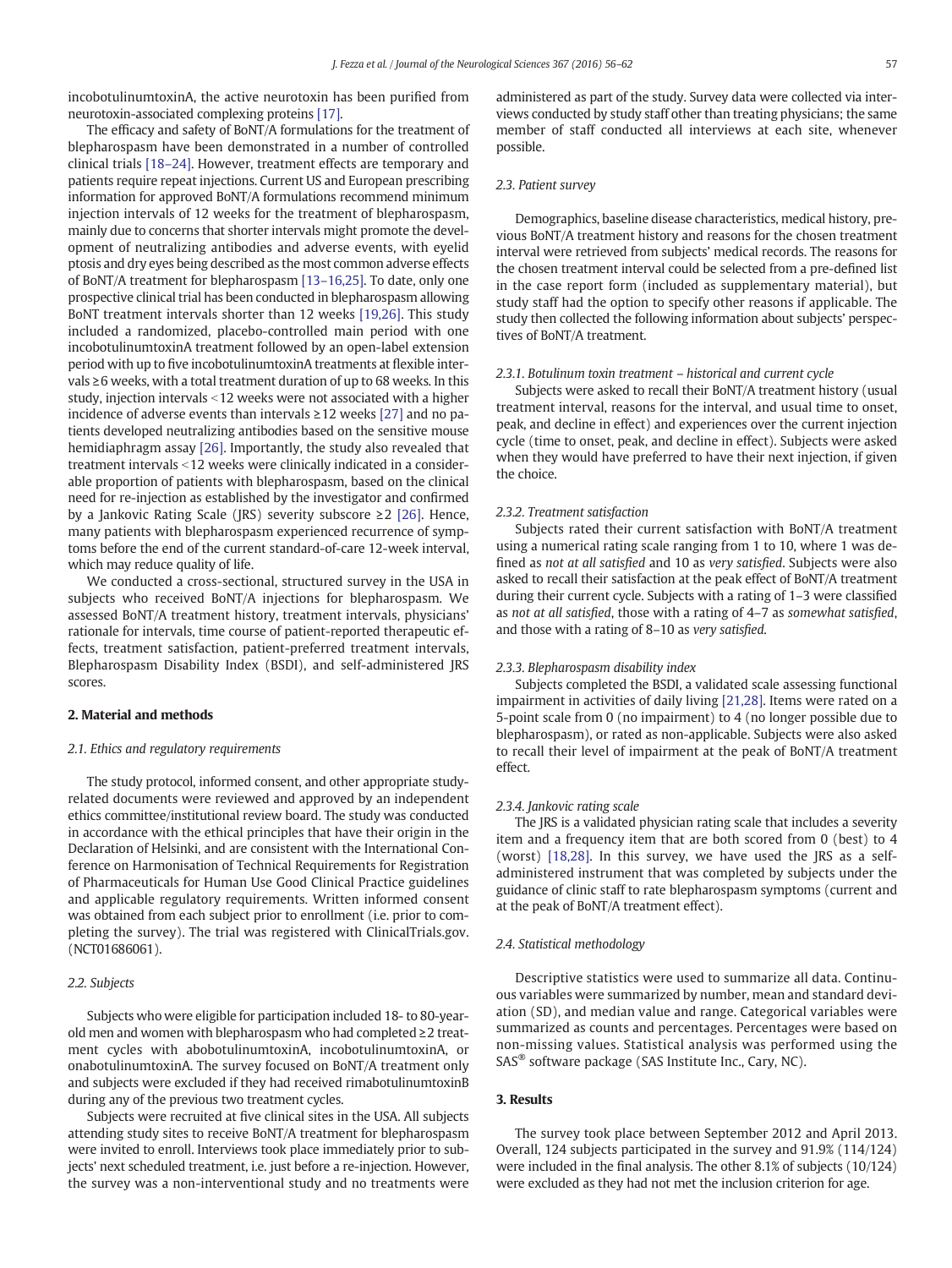#### Table 1

Demographics, baseline disease characteristics, and treatment history.

|                                                                            | Subjects                     |  |
|----------------------------------------------------------------------------|------------------------------|--|
| Characteristic                                                             | $N = 114$                    |  |
| Female gender, n (%)                                                       | 80 (70.2)                    |  |
| Mean (SD) age, years                                                       | 66.1 (8.8)                   |  |
| Median (range) duration of blepharospasm, months                           | 120 (12-900)                 |  |
| Type of blepharospasm, $a_n(x)$                                            |                              |  |
| Mixed (clonic/tonic)                                                       | 68 (59.7)                    |  |
| Primarily tonic                                                            | 22 (19.3)                    |  |
| Primarily clonic                                                           | 24(21.1)                     |  |
| Comorbid chronic diseases requiring medical management, <sup>b</sup> n (%) |                              |  |
| Any condition                                                              | $N = 95(83.3)$               |  |
| Hypertension                                                               | 47 $(49.5)^c$                |  |
| High cholesterol                                                           | 41 $(43.2)^c$                |  |
| Thyroid problem                                                            | 28 $(29.5)^c$                |  |
| <b>Diabetes</b>                                                            | $21 (22.1)^c$                |  |
| Depression/suicide                                                         | $15(15.8)^c$                 |  |
| Cancer (malignancy)                                                        | 7 $(7.4)^c$                  |  |
| Asthma                                                                     | $6(6.3)^c$                   |  |
| Congenital heart disease                                                   | $6(6.3)^c$                   |  |
| Median (range) duration of BoNT/A treatment, months                        | 96 $(6-312)^d$               |  |
| Last BoNT/A formulation given, $n$ (%); mean (SD) dose                     |                              |  |
| OnabotulinumtoxinA                                                         | 78 (68.4); 71.8 (30.1) units |  |
| IncobotulinumtoxinA                                                        | 35 (30.7); 76.4 (26.4) units |  |
| AbobotulinumtoxinA                                                         | $1(0.9)$ ; 100.0 (-) units   |  |

 $BoNT/A =$  botulinum neurotoxin type A;  $SD =$  standard deviation.

<sup>a</sup> Clonic blepharospasm is characterized by alternating contraction and relaxation of the orbicularis oculi while tonic blepharospasm is characterized by sustained contraction.

Subjects may have had more than one condition. Conditions occurring in  $>5\%$  of subjects are listed.

 $c$  Percentages are based on the number of subjects with comorbid conditions ( $n = 95$ ).

<sup>d</sup> Data available for 113 subjects.

#### 3.1. Baseline characteristics and BoNT/A treatment history

Subjects were aged 28–80 years (mean 66.1 [SD 8.8] years) with a median duration of blepharospasm of 120 months. Most subjects (70.2%, 80/114) were female. The majority of subjects (83.3%, 95/114) had other chronic diseases requiring medical management (Table 1).

Subjects had received BoNT/A injections for blepharospasm for a median of 96 months. Table 1 also summarizes the BoNT/A formulations and doses that subjects had received as their last treatment.

#### 3.2. Time to onset, peak, and waning of BoNT/A treatment effect

Ninety-three percent of subjects (106/114) recalled usually experiencing onset of treatment effect within 1 week of an injection for their previous treatments, with the remainder experiencing onset within 2 weeks; 90.2% (101/112) recalled reaching the maximum or peak effect in the first 4 weeks after an injection. Although the majority of subjects (69.6%, 78/112) reported that treatment effects declined within 10 weeks of an injection and 36.6% (41/112) usually felt effects declining within 8 weeks, waning of effect could also be reported as late as 20 weeks post-injection (Fig. 1).

A very similar pattern was seen when subjects were asked about their current treatment cycle specifically. In summary, 92.9% of subjects (105/113) felt the onset of effect within 2 weeks of treatment and 81.4% (92/113) reported experiencing the peak effect within 4 weeks. Treatment effects began to wear off within 10 weeks of the injection for 69.6% of subjects (78/112) and within 8 weeks for 35.7% (40/112). One subject reported that no treatment effect had been present during the current cycle.

#### 3.3. Current BoNT/A treatment intervals

Information from subjects' medical records showed injections were most frequently received at 12-week intervals (46.5%, 53/114). Nearly one-third of subjects (30.7%, 35/114) had repeat injections at intervals >12 weeks, including 3 subjects with intervals of 24 weeks. For the remaining 22.8% of subjects (26/114), the treatment interval was  $12$  weeks ([Fig. 2](#page-3-0)). Overall, the mean (SD) treatment interval based on the patient survey was 12.5 (3.3) weeks (median 12 weeks; range 3–24 weeks,).

From the subjects' medical records, the reasons physicians had chosen a subject's treatment interval were "maintain efficacy" (44.7%, 51/114), "standard procedure" (37.7%, 43/114), "insurance approval guidelines" (15.8%, 18/114), "scheduling" (0.9%, 1/114), and "subject does not need injection sooner" (0.9%, 1/114). These data were in good agreement with the reason subjects recalled having been told by their physicians: "maintain efficacy" (59.6%, 62/104), "standard procedure" (20.2%, 21/104), "insurance approval guidelines" (17.3%, 18/104), "scheduling" (1.0%, 1/104), "when the patient needs it" (1.0%, 1/104), and "frequent eye closure and spasms" (1.0%, 1/104). Ten subjects stated they had not been given a reason for their treatment interval. Only one reason was recorded for each subject.

#### 3.4. Treatment satisfaction

At the time of the interview, 56.1% of subjects (64/114) were at least somewhat satisfied with BoNT/A treatment for blepharospasm, while



Fig. 1. Time to subject-reported decline in botulinum neurotoxin type A treatment effect  $(n = 112)$ . Subjects were asked: "Over the course of all of your botulinum toxin treatments, in general, when do you usually feel a considerable decline in the effect of the botulinum toxin?". <sup>\*</sup>1 subject reported effects usually decline within 1 week, 2 subjects within 2 weeks, and 4 subjects within 4 weeks. † 2 subjects reported effects usually decline 18 weeks after treatment and 1 subject reported a decline 20 weeks after treatment.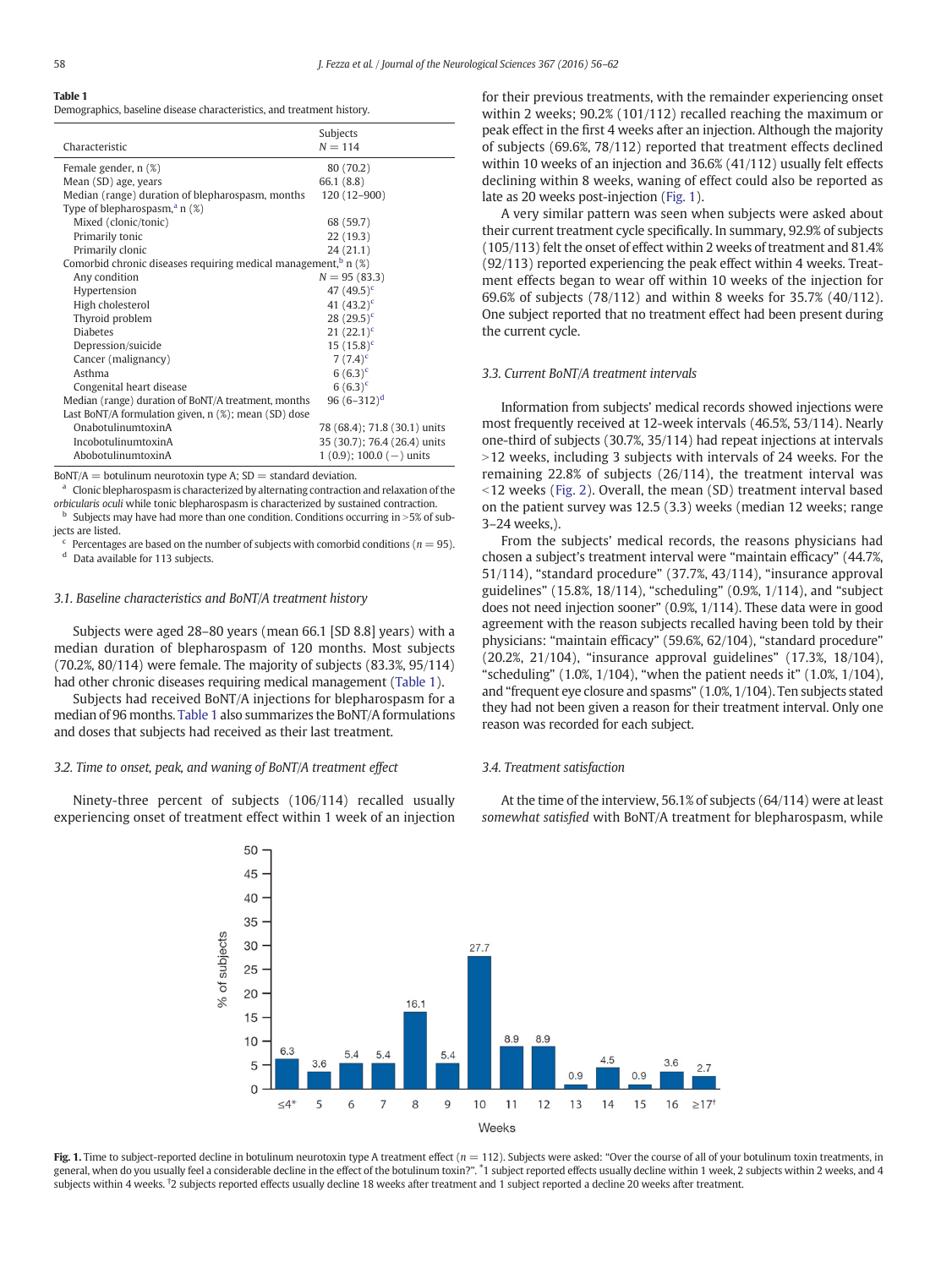<span id="page-3-0"></span>

Fig. 2. Botulinum neurotoxin type A treatment intervals (from medical records)  $(n = 114)$ . Intervals with which the subject normally receives botulinum toxin injections, based on medical records. <sup>\*</sup>1 subject received intervals of 3 weeks. <sup>†</sup>3 subjects received intervals of 24 weeks.

97.3% of subjects (110/113) recalled being at least somewhat satisfied at the peak of BoNT/A treatment effects (Table 2).

#### 3.5. Preferred injection intervals

When asked how often they would prefer to receive BoNT/A treatment, the most frequent interval was 12 weeks (24.3%, 27/111) [\(Fig. 3](#page-4-0)). However, most subjects (52.3%, 58/111) would prefer intervals  $12$  weeks, including 30.6% of subjects (34/111) who would prefer intervals  $<10$  weeks. Nearly a quarter of subjects (23.4%, 26/111) would prefer intervals  $>12$  weeks.

#### 3.6. Blepharospasm disability index

At the time of the interview, 60.5% (69/114) to 73.7% (84/114) of subjects reported impairment when performing activities of daily living, or an inability to perform these activities at all. At the peak of therapy effect of the current cycle, 28.9% (33/114) to 38.6% (44/114) of subjects recalled impairment or inability to perform activities of daily living [\(Fig. 4\)](#page-4-0).

#### 3.7. Jankovic rating scale

Based on self-assessments, the mean (SD) JRS severity and frequency scores at the time of the interview were 3.55 (1.07) and 3.43 (0.99), respectively, indicating severe symptoms. At the time of peak effect of the current cycle, the mean (SD) JRS severity and frequency scores were 2.18 (0.93) and 2.20 (1.03), respectively [\(Fig. 5](#page-5-0)).

#### Table 2

Satisfaction with botulinum neurotoxin type A treatment.

| Just prior to<br>re-injection<br>$(n = 114)$ | At the peak of<br>treatment effect <sup>a</sup><br>$(n = 113)$ |
|----------------------------------------------|----------------------------------------------------------------|
| 30(26.3)                                     | 100(88.5)                                                      |
| 34 (29.8)                                    | 10(8.8)                                                        |
| 50(43.9)                                     | 3(2.7)                                                         |
| 6.2(2.9)                                     | 8.8(1.7)                                                       |
|                                              |                                                                |

Subjects were asked "How satisfied are you at the moment with the current effect of your medication?" and "Compared to your current satisfaction with the effect of your medication, how satisfied were you when you felt the strongest effect of the medication?".  $NRS =$  numerical rating scale;  $SD =$  standard deviation.

Based on subject recollection at the time of the interview, i.e. just prior to re-injection.

### 4. Discussion

Blepharospasm is often a disabling condition that significantly reduces patients' quality of life [2–[5\].](#page-6-0) Treatment with BoNT/A injections temporarily reduces the symptoms of blepharospasm, is well tolerated, and may improve quality of life [18–[24\].](#page-6-0) This structured survey was carried out to assess real-world treatment history, treatment intervals, patient satisfaction with treatment, time course of BoNT/A treatment effects, preferred injection intervals, disability, and disease severity of subjects who had received ≥2 complete cycles of BoNT/A treatment for blepharospasm. The final analysis included 114 subjects who, on average, had had a diagnosis of blepharospasm for more than 10 years and had been treated with BoNT/A for most of that time. Most subjects were women, reflecting the higher prevalence of blepharospasm in females. The subjects included had a mean age of 66.1 years and, as expected in a population of that age, the majority (83.3%) had other chronic diseases requiring medical treatment.

Approximately two-thirds of the subjects received onabotulinumtoxinA injections, and one-third received incobotulinumtoxinA. The mean doses of onabotulinumtoxinA (71.8 U) and incobotulinumtoxinA (76.4 U) administered at the last treatment were similar for both formulations and in accordance with the products' labeling information [\[13](#page-6-0)–16]. One subject had received abobotulinumtoxinA, a formulation that is not currently licensed for the treatment of blepharospasm in the USA. The most frequent treatment interval was 12 weeks (46.5% of subjects) as recommended by current product labeling, with nearly a third of subjects  $(30.7%)$  receiving treatment at intervals >12 weeks. Less than a quarter of subjects (22.8%) received treatment at intervals shorter than recommended by current product labeling.

When asked about the time course of treatment effects, the vast majority of subjects stated that they usually felt the onset of treatment effect in the first week and reached the peak of therapy effect within the first 4 weeks after treatment. However, there was noticeably more variability between subjects in the time to waning of treatment effect. Most subjects felt a considerable decline in BoNT/A treatment effects within 8 to 10 weeks after injection. Given that 77.2% of subjects received treatment at intervals of  $\geq$  12 weeks, these data suggest that most subjects usually received re-injections after BoNT/A treatment effects have begun to wane and therefore may have experienced recurrent blepharospasm symptoms toward the end of each injection cycle. This was reflected in the BSDI and JRS assessments, showing that, at the time of the interview, many subjects experienced functional impairment due to recurrence of blepharospasm symptoms compared with the peak of therapy effect. As a result, satisfaction with BoNT/A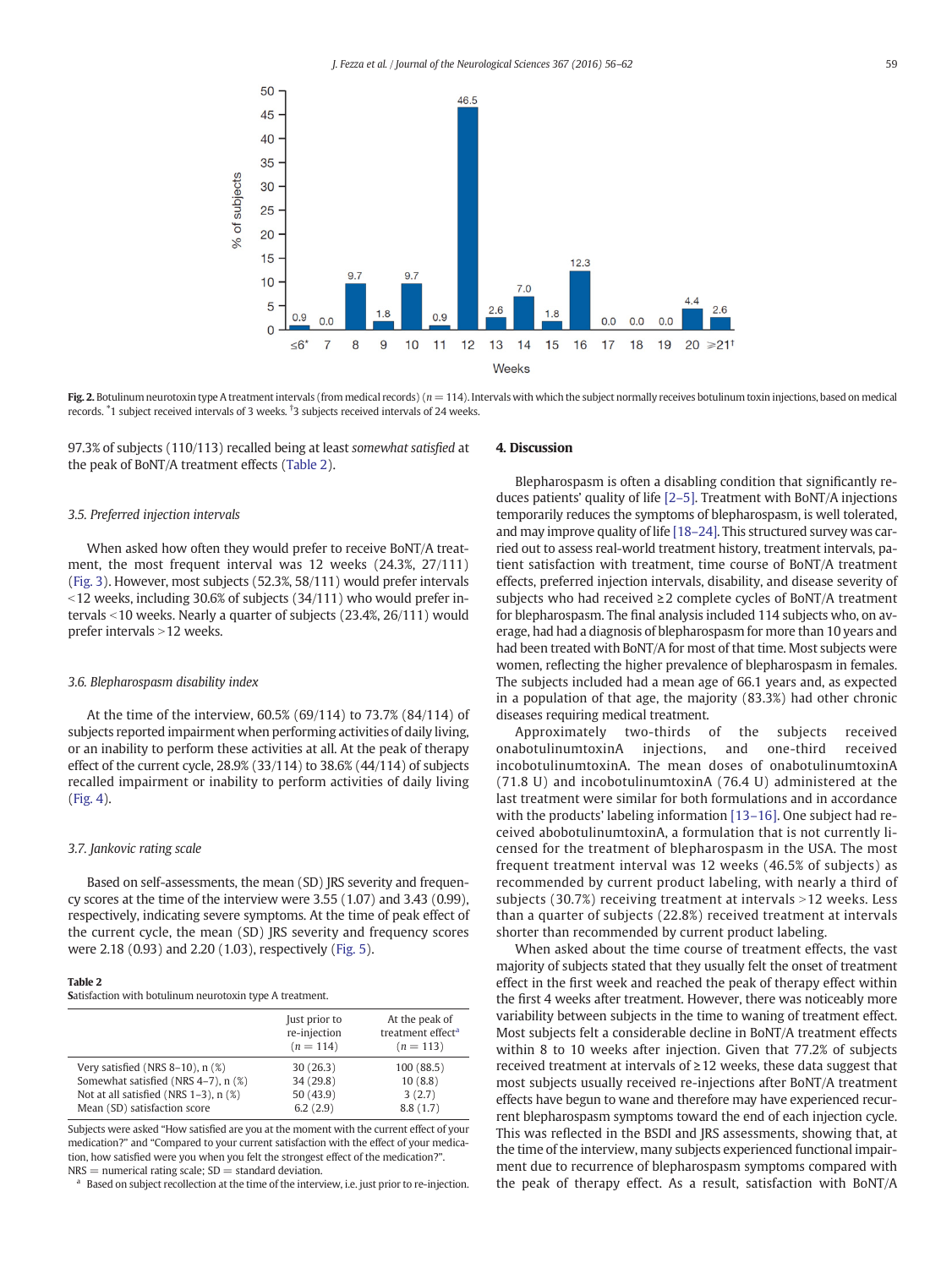<span id="page-4-0"></span>

Fig. 3. Subject preference for botulinum neurotoxin type A treatment intervals  $(n = 111)$ . Subjects were asked: "If given the choice, when would you have preferred to have your next injection?". <sup>\*</sup>2 subjects preferred intervals of 1 week, 1 subject intervals of 2 weeks, 1 subject intervals of 4 weeks, and 4 subjects intervals of 6 weeks. <sup>†</sup>1 subject preferred intervals of 24 weeks.

treatment, which was rated as high at the peak of therapy effect, declined at the time of the interviews, which were conducted just before a re-injection. It is important to note that the retrospective BSDI and JRS assessments both indicated that even at the time of peak effect, subjects still considered themselves to have significant symptoms.

Our survey revealed that approximately half of all subjects (52.3%) would prefer to receive BoNT/A treatment at intervals  $<12$  weeks, with nearly a third of all subjects (30.6%) preferring intervals  $10$  weeks. However, it needs to be borne in mind that almost a quarter of subjects (23.4%) preferred injections at  $>$  12-week intervals showing how patient preferences varied over a wide range of treatment intervals. These data are similar to patient preferences found in surveys of patients who received onabotulinumtoxinA or abobotulinumtoxinA treatment for dystonia [\[29\]](#page-6-0), and of patients who received any of the three BoNT/A preparations for spasticity [\[30\]](#page-6-0). Both studies concluded that patient satisfaction with BoNT/A declined toward the end of the injection cycle and that many patients would like to be treated more frequently than the intervals they received.

The 12-week standard-of-care BoNT/A treatment interval for blepharospasm (and other indications) that is recommended in the current product labeling of BoNT/A formulations is partly based on a retrospective study, where shorter injection intervals were associated with secondary non-response to BoNT/A in subjects with cervical dystonia (CD) [\[31\]](#page-6-0). However, the study included only eight non-responders and only three of those had serological evidence for neutralizing antibodies against BoNT/A. In addition, the subjects in this study had been treated with the original botulinum toxin formulation (Allergan lot 79–11), which has since been shown to be more immunogenic than later formulations of onabotulinumtoxinA [\[32\].](#page-6-0) Hence, the relevance of these early findings for modern BoNT/A formulations is unclear.

More recently, the efficacy and safety of individualized treatment regimens have been evaluated in two prospective clinical trials investigating repeated incobotulinumtoxinA treatments for patients with blepharospasm [\[19,26\]](#page-6-0) and patients with CD [\[33,34\]](#page-6-0). Both studies included a randomized, placebo-controlled main period during which subjects could receive one treatment with incobotulinumtoxinA or placebo, followed by an open-label extension period in the blepharospasm study or a randomized double-blind period in the CD study. Overall, subjects could receive up to six incobotulinumtoxinA injections at



Fig. 4. Subject-reported Blepharospasm Disability Index ( $n = 114$ ). Subjects rated items on a 5-point scale from 0 (no impairment) to 4 (no longer possible due to blepharospasm), or rated them as non-applicable. Data shown are the percentage of subjects with a score of ≥1 (slight impairment or worse) for each item.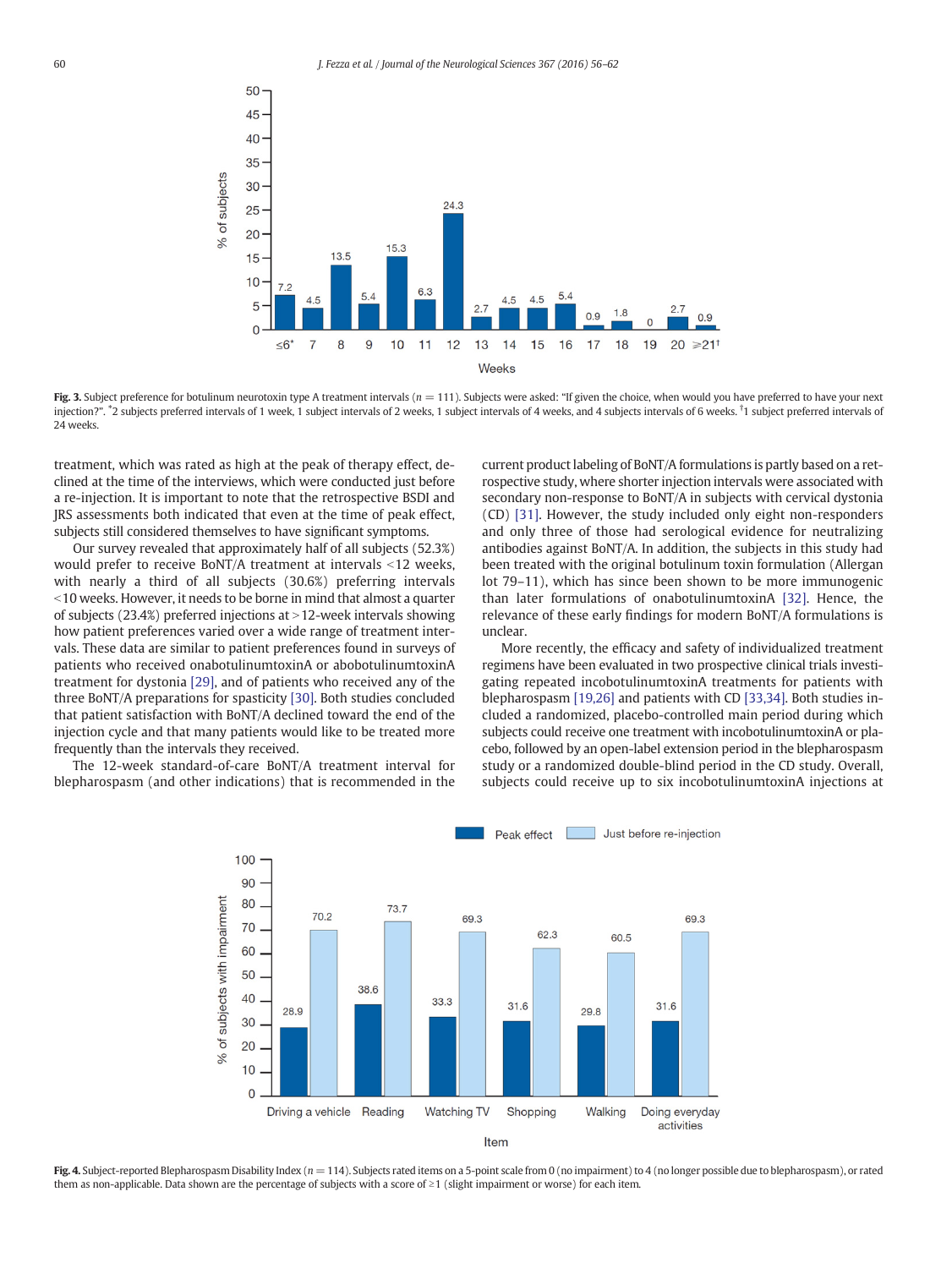<span id="page-5-0"></span>

Fig. 5. Subject-reported mean JRS severity and frequency scores ( $n = 114$ ). JRS frequency and severity scores range from 0 (best) to 4 (worst). Error bars represent the standard deviation.

intervals of at least 6 weeks if there was a clinical need for re-injection, assessed by a physician using a validated clinical rating scale (JRS or Toronto Western Spasmodic Torticollis Rating Scale). A detailed post-hoc analysis showed that in the blepharospasm study, 44.9% of treatments were administered at injection intervals <12 weeks and 26.5% of injections were administered at intervals < 10 weeks, which are very similar to the intervals preferred by subjects in this survey. Importantly, there were no differences in the overall incidence of adverse events or in the incidence of the most frequent adverse events (dry eyes, ptosis, and dry mouth), regardless of the incobotulinumtoxinA treatment interval [\[27\].](#page-6-0) Similar results were seen in the CD survey and clinical trial [\[27,29\]](#page-6-0).

In this survey, the most important reason for the choice of BoNT/A treatment interval was "to maintain treatment efficacy". This was in contrast to the BSDI and JRS assessments, which suggested that efficacy was not optimally maintained toward the end of the treatment cycle for many subjects. The analysis by Evidente et al. confirmed that many patients who receive BoNT/A injections for blepharospasm have a clinical need for re-injection <12 weeks after the previous treatment, based on JRS assessments carried out by trained physicians [\[27\]](#page-6-0). It is important to consider that the survey recorded only one reason for the choice of treatment interval for each patient. This is potentially an important limitation of this study since in clinical practice, physicians' decisions are based on a number of factors, including insurance approval guidelines. However, insurance guidelines may not be recorded in medical records as part of the rationale for choosing the treatment interval and may not be communicated to patients. Hence, the survey may underestimate the influence of insurance approval guidelines on the choice of treatment intervals in real-world practice.

Although the patient survey provides useful insight into the realworld use and treatment satisfaction with BoNT/A, there are some methodological limitations that need to be considered to contextualize the findings. Only one reason for the chosen treatment interval was recorded. Subjects' responses were based on recollection of their treatment experiences in general and their last treatment cycle in particular. The JRS assessments were self-administered under the guidance of clinic staff rather than conducted by trained investigators. In addition, the small sample size may limit the generalization of results to all patients with blepharospasm and does not allow examination of potential predictors either of treatment satisfaction or the time course of treatment effects, and potential correlations between these variables. Further studies allowing such analyses may be able to identify subsets of patients with blepharospasm who are most likely to benefit from shorter treatment intervals.

#### 5. Conclusions

To our knowledge, this survey is the most comprehensive study investigating patients' preferences and treatment satisfaction with BoNT/A treatment for blepharospasm to date. The survey revealed that, overall, patient satisfaction with BoNT/A treatment regimens for blepharospasm was very high. However, toward the end of the treatment cycle, functional impairments and disability due to blepharospasm, e.g. difficulties with everyday activities such as driving and reading, worsened and patient satisfaction declined. More than half of the patients surveyed expressed a desire to receive injections more frequently than the current standard-of-care 12-week interval, suggesting that more flexible, individualized treatment intervals may improve treatment satisfaction and outcomes for patients with blepharospasm.

#### Declaration of funding

This study was sponsored by Merz North America, Inc (MUS6020100920). The sponsor was involved in study design and in the collection and analysis of data. Medical writing support was provided by Simone Boldt of Complete Medical Communications and Philippe Taupin of Merz North America, Inc. and funded by Merz Pharmaceuticals GmbH.

#### Declaration of financial/other relationships

Dr. Fezza and Dr. Burns have received compensation as a consultant and have received research support from Merz North America, Inc.

Dr. Woodward has received compensation as a consultant and a speaker, and received research support from Merz North America, Inc.

In the past 3 years, Dr. Tuong has received research support from AbbVie, Acadia Pharmaceuticals, Adamas Pharmaceuticals, Allergan, Civitas Therapeutics, Cynapsus Therapeutics, GE HealthCare, Ipsen, Kyowa Hakko Kirin Pharma, Merck Schering-Plough, Merz Pharmaceuticals, Neurocrine Biosciences, Osmotica Pharmaceutical, and Pfizer. He has received from honoraria from Allergan, IMS Share Business Services, Ipsen, Merz Pharmaceuticals, Plan 365, and Public Health Foundation **Enterprises** 

Dr. Hedges has no conflict of interest.

Dr. Verma is a full-time employee of Merz North America, Inc.

### Acknowledgments

The authors would like to thank all patients who participated in this study, and the interviewers who conducted the sessions. The authors